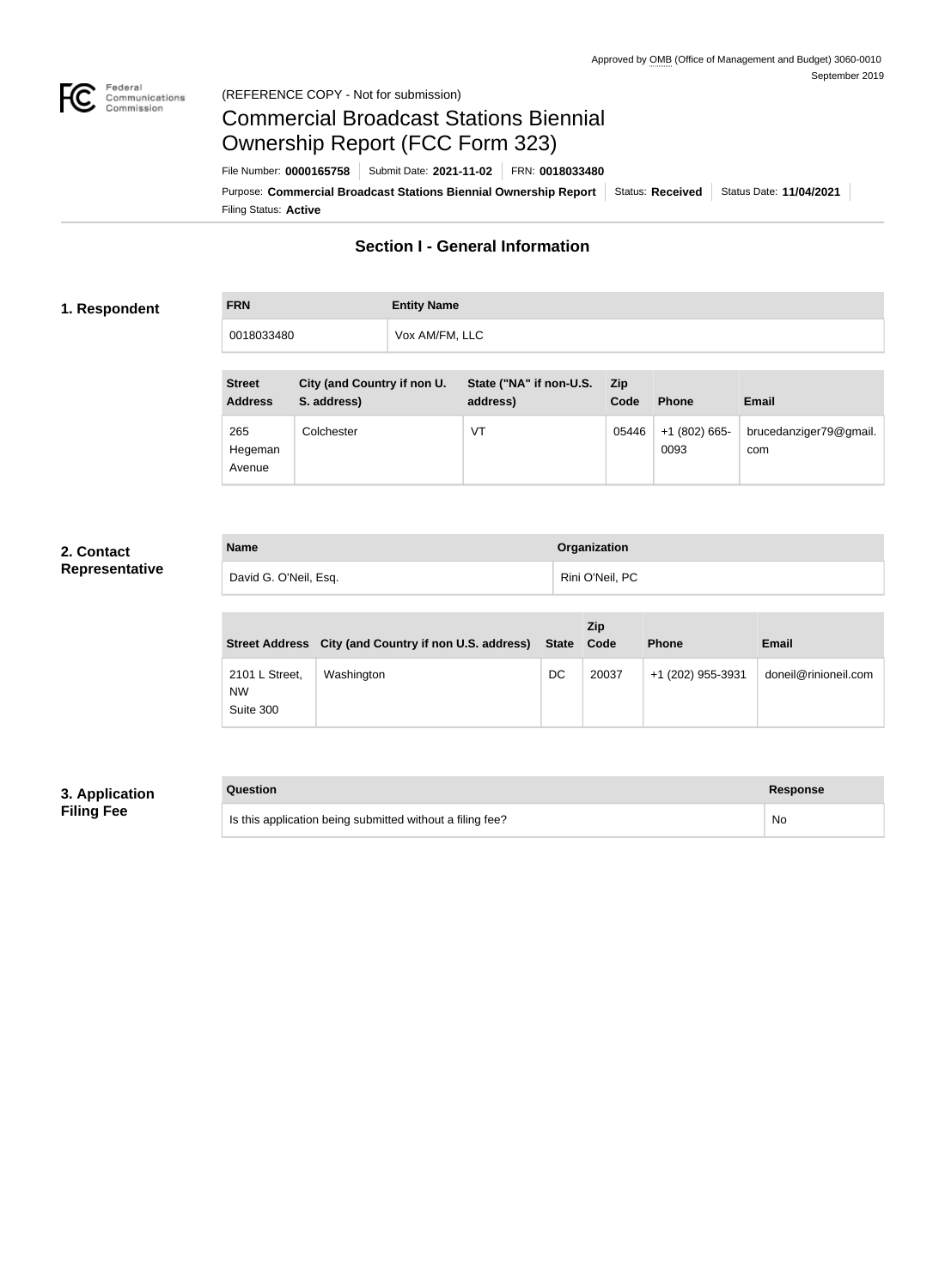| <b>Fees</b> | <b>Application Type</b> | <b>Form Number</b> | <b>Fee Code</b> | Quantity | <b>Fee Amount</b> | <b>Subtotal</b> |
|-------------|-------------------------|--------------------|-----------------|----------|-------------------|-----------------|
|             | Biennial                | Form 323           | <b>MAR</b>      | ≎        | 85                | \$425.00        |
|             |                         |                    |                 |          | Total             | \$425.00        |

## **4. Nature of Respondent**

| (a) Provide the following information about the Respondent: |                           |
|-------------------------------------------------------------|---------------------------|
| <b>Relationship to stations/permits</b>                     | Licensee                  |
| <b>Nature of Respondent</b>                                 | Limited liability company |

**(b) Provide the following information about this report:**

| <b>Purpose</b> | Biennial                                                                                                                                                                               |
|----------------|----------------------------------------------------------------------------------------------------------------------------------------------------------------------------------------|
| "As of" date   | 10/01/2021                                                                                                                                                                             |
|                | When filing a biennial ownership report or validating<br>and resubmitting a prior biennial ownership report, this<br>date must be Oct. 1 of the year in which this report is<br>filed. |

## **5. Licensee(s) and Station(s)**

### **Respondent is filing this report to cover the following Licensee(s) and station(s):**

| <b>Licensee/Permittee Name</b> | <b>FRN</b> |
|--------------------------------|------------|
| Vox AM/FM, LLC                 | 0018033480 |

| Fac. ID No. | <b>Call Sign</b> | <b>City</b>        | <b>State</b> | <b>Service</b> |
|-------------|------------------|--------------------|--------------|----------------|
| 35232       | <b>WEZF</b>      | <b>BURLINGTON</b>  | VT           | <b>FM</b>      |
| 36269       | <b>WCPV</b>      | <b>ESSEX</b>       | <b>NY</b>    | FM             |
| 36422       | <b>WXZO</b>      | <b>WILLSBORO</b>   | <b>NY</b>    | FM             |
| 52806       | <b>WEAV</b>      | <b>PLATTSBURGH</b> | <b>NY</b>    | AM             |
| 53613       | <b>WVTK</b>      | PORT HENRY         | <b>NY</b>    | FM             |

# **Section II – Biennial Ownership Information**

## **1. 47 C.F.R. Section 73.3613 and Other Documents**

Licensee Respondents that hold authorizations for one or more full power television, AM, and/or FM stations should list all contracts and other instruments set forth in 47 C.F.R. Section 73.3613(a) through (c) for the facility or facilities listed on this report. In addition, attributable Local Marketing Agreements (LMAs) and attributable Joint Sales Agreements (JSAs) must be disclosed by the licensee of the brokering station on its ownership report. If the agreement is an attributable LMA, an attributable JSA, or a network affiliation agreement, check the appropriate box. Otherwise, select "Other." Non-Licensee Respondents, as well as Licensee Respondents that only hold authorizations for Class A television and/or low power television stations, should select "Not Applicable" in response to this question.

| Document Information                  |                                                                                                                                            |  |
|---------------------------------------|--------------------------------------------------------------------------------------------------------------------------------------------|--|
| Description of contract or instrument | Subordination and Standby Agreement                                                                                                        |  |
| Parties to contract or instrument     | Vox AM/FM, LLC, Webster Capital II, L.P., Webster Capital<br>II-QP, L.P., Valley Forge Fund VI, L.P. and Community<br><b>National Bank</b> |  |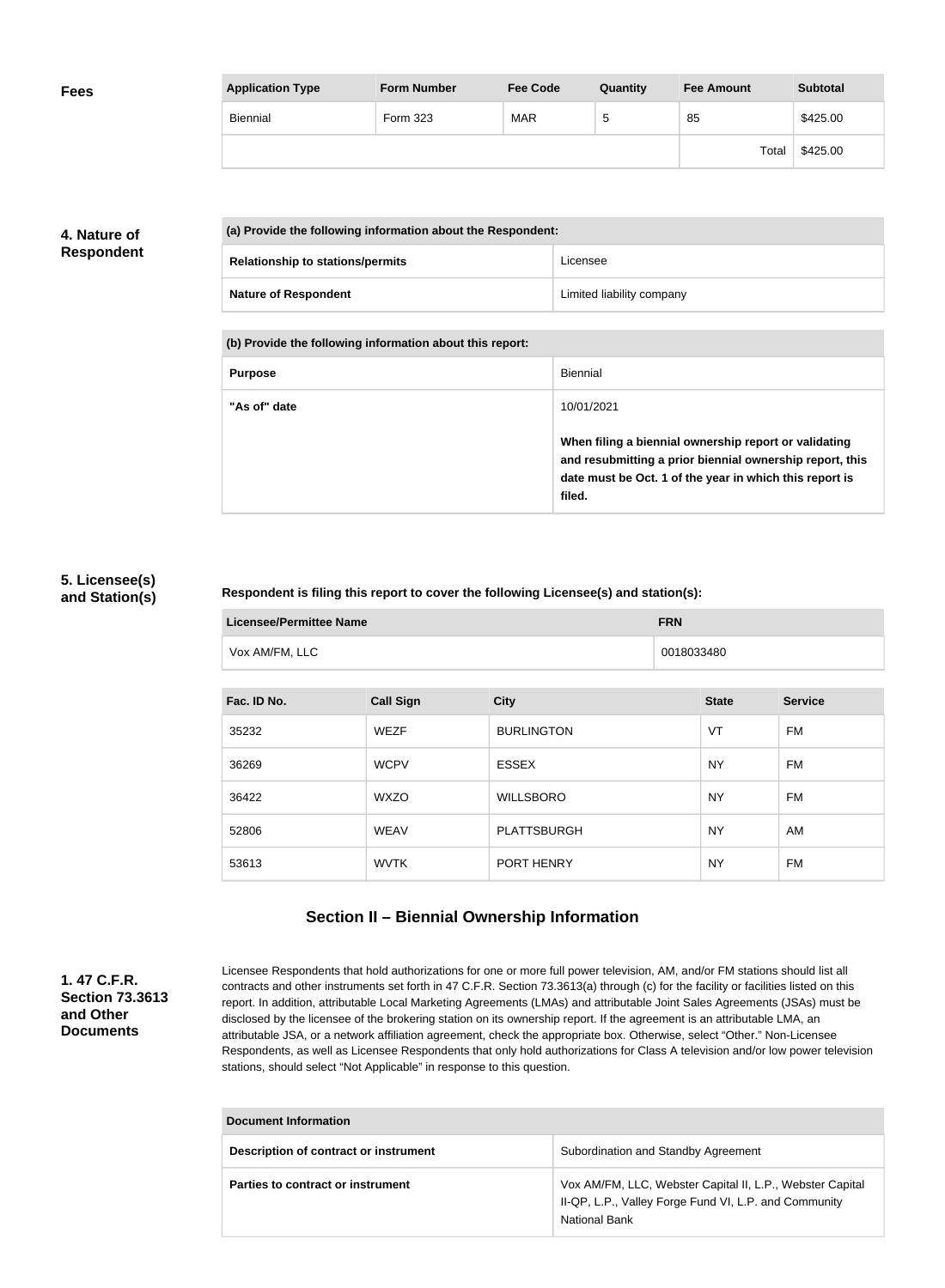| Date of execution                               | 06/2017                                       |
|-------------------------------------------------|-----------------------------------------------|
| Date of expiration                              | 06/2024                                       |
| <b>Agreement type</b><br>(check all that apply) | Other<br><b>Agreement Type: Loan Document</b> |

| <b>Document Information</b>                     |                                                         |  |  |
|-------------------------------------------------|---------------------------------------------------------|--|--|
| Description of contract or instrument           | Operating Agreement (Vox Holding Company)               |  |  |
| Parties to contract or instrument               | State of Delaware                                       |  |  |
| Date of execution                               | 07/2008                                                 |  |  |
| Date of expiration                              | No expiration date                                      |  |  |
| <b>Agreement type</b><br>(check all that apply) | Other<br><b>Agreement Type: Organizational Document</b> |  |  |

#### **Document Information**

| Description of contract or instrument           | Security Agreement (Vox AM/FM)                |
|-------------------------------------------------|-----------------------------------------------|
| Parties to contract or instrument               | Vox AM/FM, LLC and Community National Bank    |
| Date of execution                               | 06/2017                                       |
| Date of expiration                              | 06/2024                                       |
| <b>Agreement type</b><br>(check all that apply) | Other<br><b>Agreement Type: Loan Document</b> |

#### **Document Information**

| Description of contract or instrument           | Certificate of Formation (Vox Holding Company)          |
|-------------------------------------------------|---------------------------------------------------------|
| <b>Parties to contract or instrument</b>        | Vox Holding Company, LLC                                |
| Date of execution                               | 02/2008                                                 |
| Date of expiration                              | No expiration date                                      |
| <b>Agreement type</b><br>(check all that apply) | Other<br><b>Agreement Type: Organizational Document</b> |

#### **Document Information**

| Description of contract or instrument           | Pledge and Security Agreement                                                                  |
|-------------------------------------------------|------------------------------------------------------------------------------------------------|
| Parties to contract or instrument               | Vox AM/FM, LLC, Vox Holding Company, Webster Capital<br>II, LP and Webster Capital II-QP, L.P. |
| Date of execution                               | 07/2008                                                                                        |
| Date of expiration                              | No expiration date                                                                             |
| <b>Agreement type</b><br>(check all that apply) | Other<br><b>Agreement Type: Loan Document</b>                                                  |

#### **Document Information**

| Description of contract or instrument | Senior Secured Note Purchase Agreement                                                                |
|---------------------------------------|-------------------------------------------------------------------------------------------------------|
| Parties to contract or instrument     | Vox AM/FM, LLC, Vox Holding Company, LLC, Webster<br>Capital II, L.P. and Webster Capital II-QP, L.P. |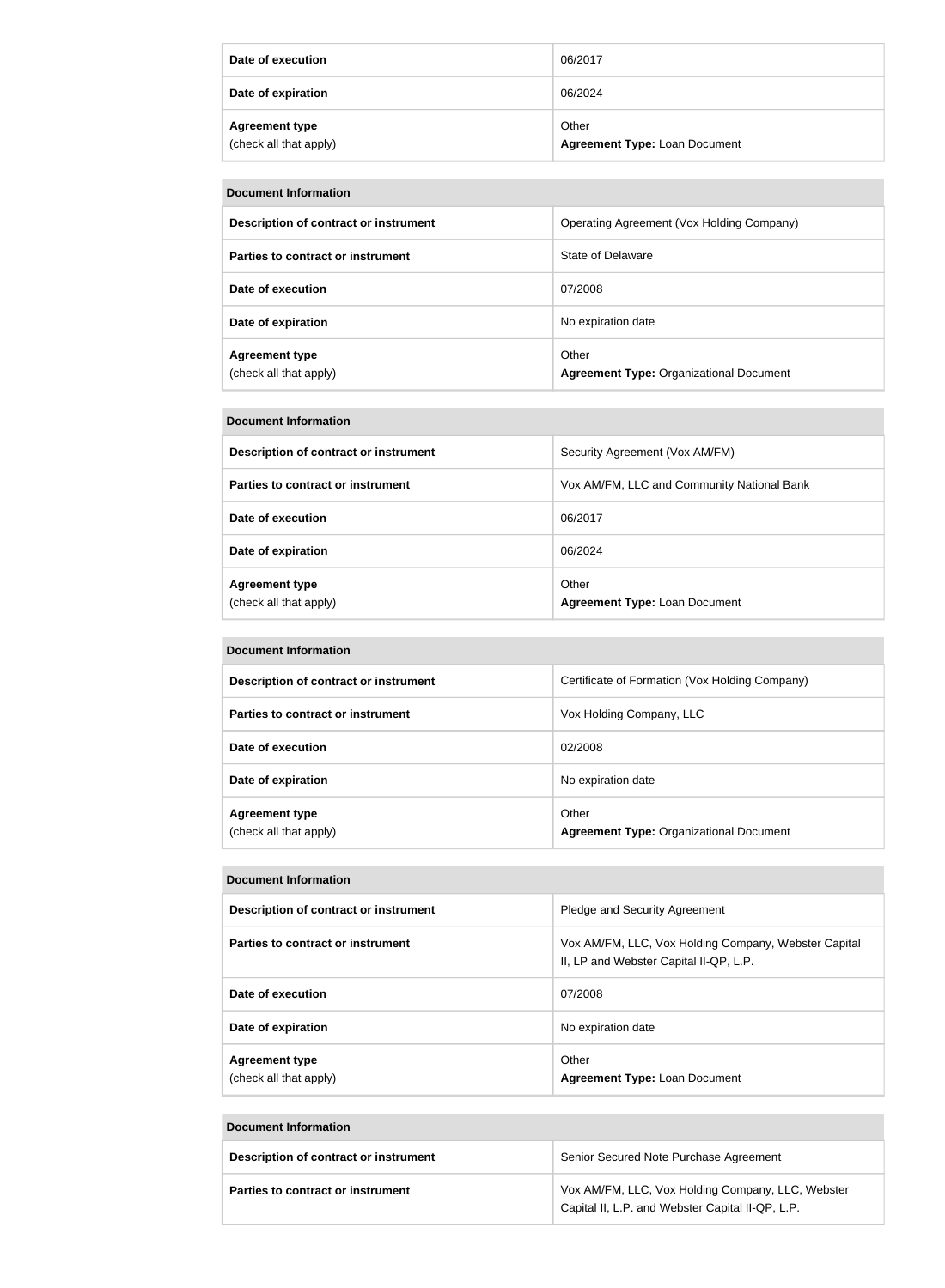| Date of execution                               | 07/2008                                       |
|-------------------------------------------------|-----------------------------------------------|
| Date of expiration                              | No expiration date                            |
| <b>Agreement type</b><br>(check all that apply) | Other<br><b>Agreement Type: Loan Document</b> |

| Document Information                            |                                                         |  |  |
|-------------------------------------------------|---------------------------------------------------------|--|--|
| Description of contract or instrument           | Operating Agreement (Vox AM/FM)                         |  |  |
| Parties to contract or instrument               | State of Delaware                                       |  |  |
| Date of execution                               | 07/2008                                                 |  |  |
| Date of expiration                              | No expiration date                                      |  |  |
| <b>Agreement type</b><br>(check all that apply) | Other<br><b>Agreement Type: Organizational Document</b> |  |  |

| Description of contract or instrument           | Certificate of Formation (Vox AM/FM)                    |
|-------------------------------------------------|---------------------------------------------------------|
| Parties to contract or instrument               | State of Delaware                                       |
| Date of execution                               | 02/2008                                                 |
| Date of expiration                              | No expiration date                                      |
| <b>Agreement type</b><br>(check all that apply) | Other<br><b>Agreement Type: Organizational Document</b> |

#### **2. Ownership Interests**

**(a)** Ownership Interests. This Question requires Respondents to enter detailed information about ownership interests by generating a series of subforms. Answer each question on each subform. The first subform listing should be for the Respondent itself. If the Respondent is not a natural person, also list each of the officers, directors, stockholders, non-insulated partners, non-insulated members, and any other persons or entities with a direct attributable interest in the Respondent pursuant to the standards set forth in 47 C.F.R. Section 73.3555. (A "direct" interest is one that is not held through any intervening companies or entities.) List each interest holder with a direct attributable interest in the Respondent separately.

Leave the percentage of total assets (Equity Debt Plus) field blank for an interest holder unless that interest holder has an attributable interest in the Respondent solely on the basis of the Commission's Equity Debt Plus attribution standard, 47 C.F.R. Section 73.3555, Note 2(i).

In the case of vertical or indirect ownership structures, list only those interests in the Respondent that also represent an attributable interest in the Licensee(s) for which the report is being submitted.

Entities that are part of an organizational structure that includes holding companies or other forms of indirect ownership must file separate ownership reports. In such a structure do not report, or file a separate report for, any interest holder that does not have an attributable interest in the Licensee(s) for which the report is being submitted.

Please see the Instructions for further detail concerning interests that must be reported in response to this question.

The Respondent must provide an FCC Registration Number for each interest holder reported in response to this question. Please see the Instructions for detailed information and guidance concerning this requirement.

| <b>Ownership Information</b> |                 |                    |  |
|------------------------------|-----------------|--------------------|--|
| <b>FRN</b>                   | 0018033480      |                    |  |
| <b>Entity Name</b>           | Vox AM/FM, LLC  |                    |  |
| <b>Address</b>               | PO Box          |                    |  |
|                              | <b>Street 1</b> | 265 Hegeman Avenue |  |
|                              | <b>Street 2</b> |                    |  |
|                              |                 |                    |  |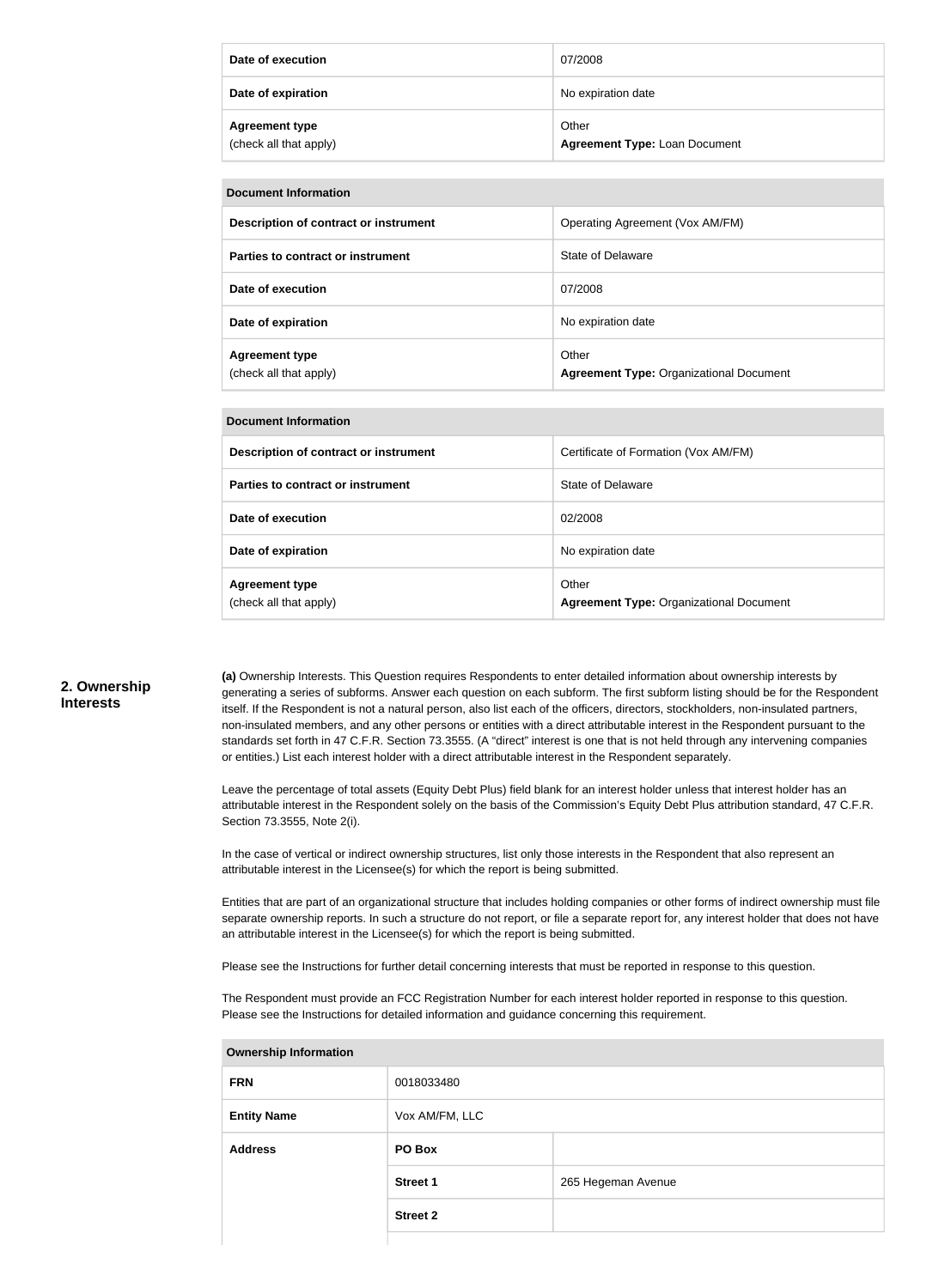|                                                                                                                            | <b>City</b>                                             | Colchester           |                            |  |
|----------------------------------------------------------------------------------------------------------------------------|---------------------------------------------------------|----------------------|----------------------------|--|
|                                                                                                                            | State ("NA" if non-U.S.<br>address)                     | VT                   |                            |  |
|                                                                                                                            | <b>Zip/Postal Code</b>                                  | 05446                |                            |  |
|                                                                                                                            | Country (if non-U.S.<br>address)                        | <b>United States</b> |                            |  |
| <b>Listing Type</b>                                                                                                        | Respondent                                              |                      |                            |  |
| <b>Positional Interests</b><br>(check all that apply)                                                                      | Respondent                                              |                      |                            |  |
| <b>Tribal Nation or Tribal</b><br><b>Entity</b>                                                                            | Interest holder is not a Tribal nation or Tribal entity |                      |                            |  |
| <b>Interest Percentages</b><br>(enter percentage values<br>from 0.0 to 100.0)                                              | Voting                                                  | 0.0%                 | <b>Jointly Held?</b><br>No |  |
|                                                                                                                            | <b>Equity</b>                                           | 0.0%                 |                            |  |
|                                                                                                                            | <b>Total assets (Equity Debt</b><br>Plus)               | 0.0%                 |                            |  |
| Does interest holder have an attributable interest in one or more broadcast stations<br>that do not appear on this report? |                                                         | No                   |                            |  |

#### **Ownership Information**

| <b>FRN</b>                                                                                                                 | 0027191881                                              |                      |                            |
|----------------------------------------------------------------------------------------------------------------------------|---------------------------------------------------------|----------------------|----------------------------|
| <b>Entity Name</b>                                                                                                         | Vox Holding Company, LLC                                |                      |                            |
| <b>Address</b>                                                                                                             | PO Box                                                  |                      |                            |
|                                                                                                                            | <b>Street 1</b>                                         | 265 Hegeman Avenue   |                            |
|                                                                                                                            | <b>Street 2</b>                                         |                      |                            |
|                                                                                                                            | <b>City</b>                                             | Colchester           |                            |
|                                                                                                                            | State ("NA" if non-U.S.<br>address)                     | VT                   |                            |
|                                                                                                                            | <b>Zip/Postal Code</b>                                  | 05446                |                            |
|                                                                                                                            | Country (if non-U.S.<br>address)                        | <b>United States</b> |                            |
| <b>Listing Type</b>                                                                                                        | Other Interest Holder                                   |                      |                            |
| <b>Positional Interests</b><br>(check all that apply)                                                                      | LC/LLC/PLLC Member                                      |                      |                            |
| <b>Tribal Nation or Tribal</b><br><b>Entity</b>                                                                            | Interest holder is not a Tribal nation or Tribal entity |                      |                            |
| <b>Interest Percentages</b><br>(enter percentage values<br>from 0.0 to 100.0)                                              | Voting                                                  | 100.0%               | <b>Jointly Held?</b><br>No |
|                                                                                                                            | <b>Equity</b>                                           | 100.0%               |                            |
|                                                                                                                            | <b>Total assets (Equity Debt</b><br>Plus)               | 0.0%                 |                            |
| Does interest holder have an attributable interest in one or more broadcast stations<br>that do not appear on this report? |                                                         | No                   |                            |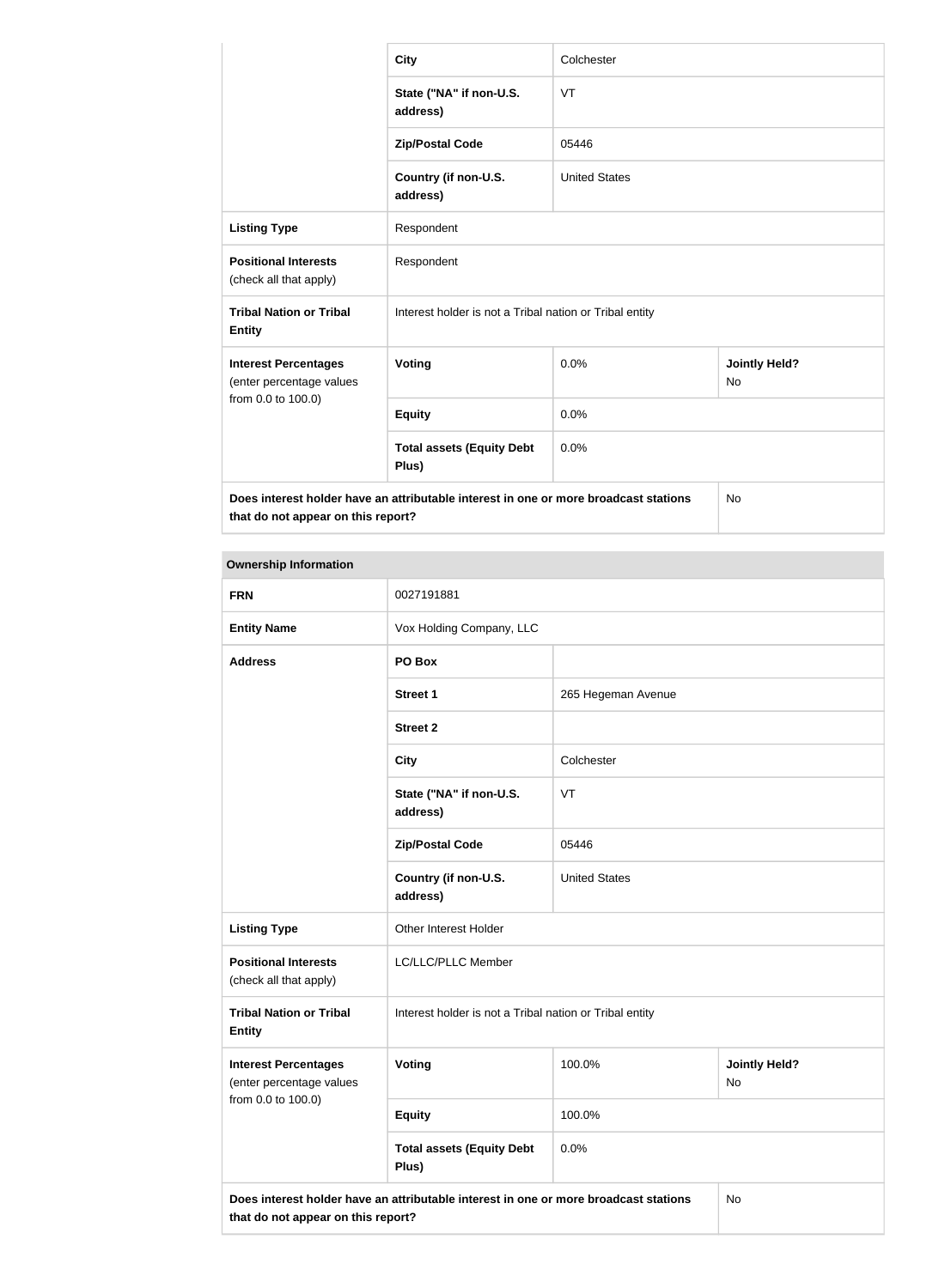**(c) Does the Respondent or any reported interest holder hold an attributable interest in any newspaper entities in the same market as any station for which this report is filed, as defined in 47 C.F.R. Section 73.3555?** If "Yes," provide information describing the interest(s), using EITHER the subform OR the spreadsheet option below. Respondents with a large number (50 or more) of entries to submit should use the spreadsheet option. NOTE: Spreadsheets must be submitted in a special XML Spreadsheet format with the appropriate structure that is specified in the documentation. For instructions on how to use the spreadsheet option to complete this question (including templates to start with), please Click Here. If using the subform, leave the percentage of total assets (Equity Debt Plus) field blank for an interest holder unless that interest holder has an attributable interest in the newspaper entity solely on the basis of the Commission's Equity Debt Plus attribution standard, 47 C.F.R. Section 73.3555, Note 2(i). If using an XML Spreadsheet, enter "NA" into the percentage of total assets (Equity Debt Plus) field for an interest holder unless that interest holder has an attributable interest in the newspaper entity solely on the basis of the Commission's Equity Debt Plus attribution standard. The Respondent must provide an FCC Registration Number for each interest holder reported in response to this question. Please see the Instructions for detailed information and guidance concerning this requirement. No

**(d) Are any of the individuals listed as an attributable interest holder in the Respondent married to each other or related to each other as parentchild or as siblings?** No

If "Yes," provide the following information for each such the relationship.

**(e) Is Respondent seeking an attribution exemption for any officer or director with duties wholly unrelated to the Licensee(s)?** If "Yes," complete the information in the required fields and submit an Exhibit fully describing that individual's duties and responsibilities, and explaining why that individual should not be attributed an interest. No

**3. Organizational Chart (Licensees Only)**

Attach a flowchart or similar document showing the Licensee's vertical ownership structure including the Licensee and all entities that have attributable interests in the Licensee. Licensees with a single parent entity may provide a brief explanatory textual Exhibit in lieu of a flowchart or similar document. Licensees without parent entities should so indicate in a textual Exhibit.

**Non-Licensee Respondents should select "N/A" in response to this question.**

**File Name Uploaded By Attachment Type Description**